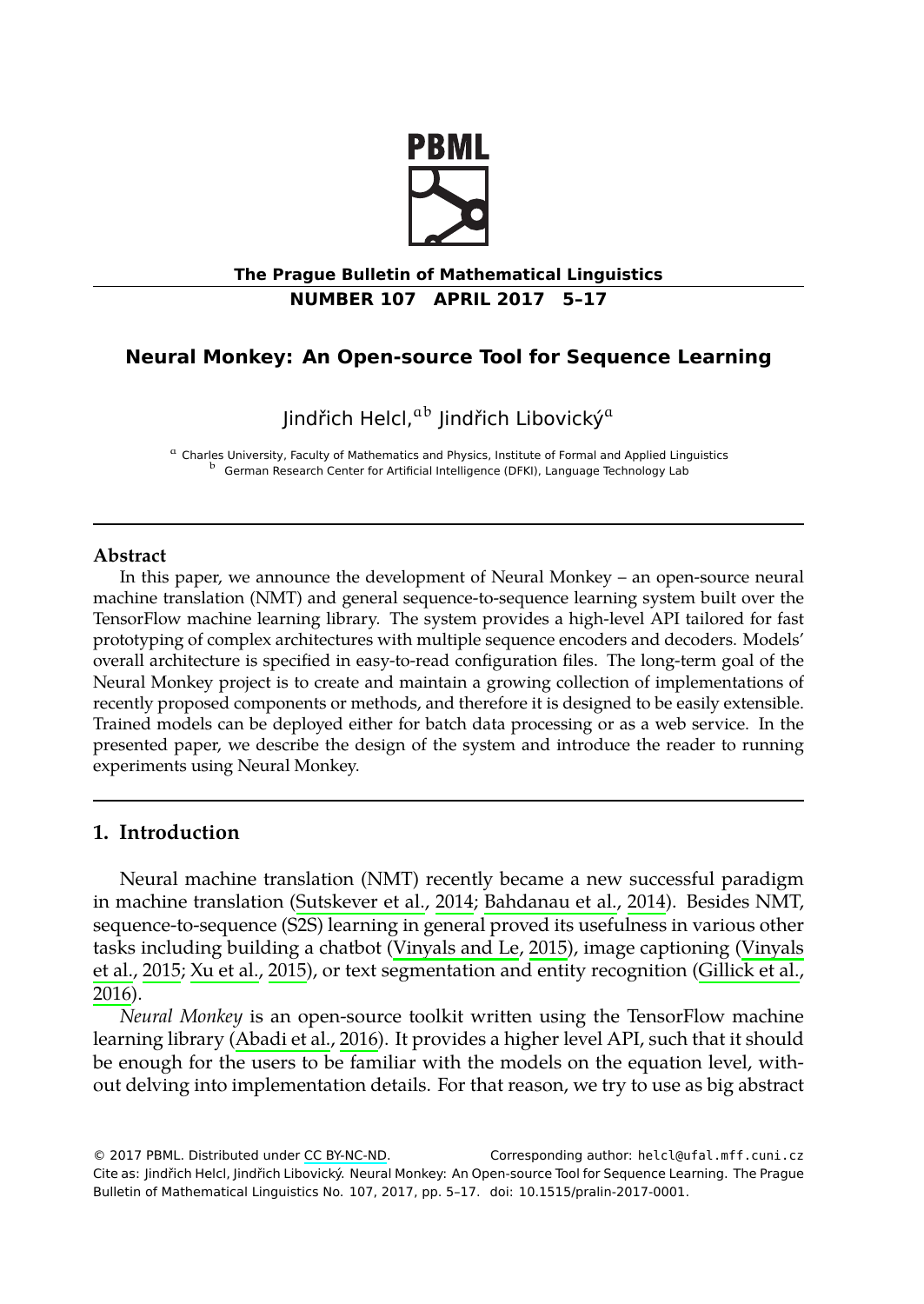PBML 107 APRIL 2017

building blocks as possible. Unlike *tfLearn*<sup>1</sup> or *Lasagne*, <sup>2</sup> our building blocks are not individual network layers, but more abstract objects like encoders or classifiers. These objects are parametrized so that their properties (e.g. number and sizes of hidden layers or dropout probability) can be set from a farther perspective. This design decision allows us to place the configuration of the experiments away from the actual code i[nto a separate compre](#page-11-4)hensive configuration file. This wa[y, users are prevented](#page-10-3) [from](https://github.com/ufal/neuralmonkey) interleaving the configuration with other program logic.

[Neural Mo](https://github.com/ufal/neuralmonkey)nkey is still under development and has an ambition to become an evergrowing collection of recent innovations in NMT and S2S learning in general, which would allow its users to easily try out the model for their specific tasks and datasets. With its simple experiment management, we hope that it will be used as a ready-made easily-extensible toolkit for experiments with machine translation, image captioning, text classification tasks or scene text recognition. It has already been used for the submission for the WMT16 automatic post-editing and multimodal translation tasks (Libovický et al., 2016), linguistic analysis of MT systems (Avramidis et al., 2016).

The current version of the software is available at https://github.com/ufal/ neuralmonkey [under the BSD licen](#page-10-4)se.

### **2. Related Work**

Most of t[he deep learning f](#page-11-5)rameworks split the computation into two stages. In the first stage, the programmer designs the computation symbolically. The symbolic code which describes a computation graph is then optimized and compiled to efficiently perform the nu[meric computatio](#page-10-2)n. In the second stage, the program performs the numerical computation on the compiled computation graph using a supplied input data.

In Theano (Bergstra et al., 2010), C code is generated from the original Python code and then [it is compiled. One of](#page-10-5) the problems with this approach is that it is difficult to track the computation once the code is compiled.

Chainer (Tokui et al., 2015), on the other hand, is written in Python, and therefore, debugging of the code is easier. In order to match the speed of compiled C code, Ch[ainer uses fast libraries for num](https://github.com/tflearn/tflearn)erical computation both on CPUs and GPUs.

[TensorFlow \(Abadi et al.,](https://github.com/Lasagne/Lasagne) 2016) stays in between of these approaches. Its building blocks are implemented in C and are manipulated using Python code. Additionally, TensorFlow provides tools for greater amount of transparency and offers more convenient ways of debugging the computation graphs.

Torch (Collobert et al., 2011) also uses a similar approach, employing a scripting language that operates over a highly optimized C backend. Unlike the other frameworks which use Python, Torch uses Lua for the scripts.

<sup>1</sup>https://github.com/tflearn/tflearn

<sup>2</sup>https://github.com/Lasagne/Lasagne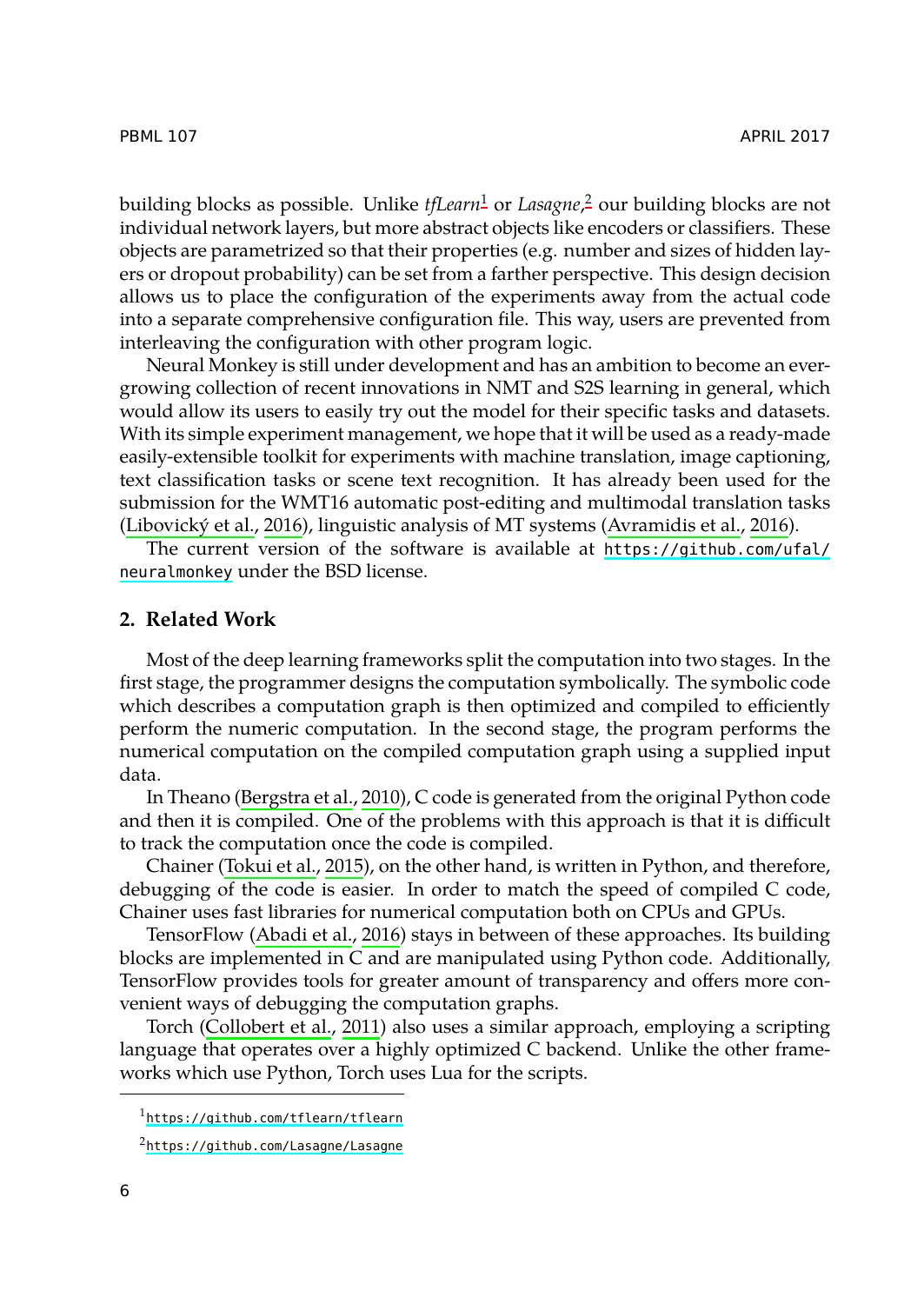These libraries are basically general purpose tools for linear algebra computat[ions](#page-11-6) [\(although they bring m](#page-11-6)ore and more functionality tailored for deep learning) and writing the models requir[es typing a lot](#page-10-6) of service code that deals with preparing the inputs and outputs of the models. All of these three basic libraries are distributed under free and commercial-friendly licenses.

For the reasons above, various libraries provide higher leve[ls of abstractions ove](#page-11-7)r the basic libraries. Most of them aim for general-purpose use and do not provide many features tailored for natural language processing. Among these, there are the previously mentioned *tfLearn* and *Lasagne*, built on top of TensorFlow and Theano, respectively. Another popular library for Theano, s[imilar to](#page-10-7) *La[sagne](#page-10-7)*, is *Blocks* (van Merriënboer et al., 2015). All of these libraries offer a lower level abstraction, operating directly with layers. *Keras*(Chollet, 2015) operates with the layers similarly as the other frameworks. Currently, it prov[ides probably the](#page-11-8) richest set features both over Theano and TensorFlow.

A software package similar to Neural Monkey is *Nematus* (Sennrich et al., 2017). It is a state-of-the-art research software for NMT. Unlike Neural Monkey, it is written using Theano and focuses only on single-input and single-output setup and does not by default support input of non-textual modalities.

Another software package for NMT is *OpenNMT* (Klein et al., 2017), which is built on Torch. Similarly to Nematus, it focuses on single-source and single-output models. Besides that, there is an extension for image-to-text models. Compared to Nematus, it does not support so many features for NMT such as sub-word units or direct optimization towards BLEU score (Shen et al., 2016).

Unlike Neural Monkey, none of the S2S learning packages above provides basic experiment management functionality.

# **3. Problem Conceptualization**

This section provides the basic overview on how Neural Monkey conceptualizes the problem of S2S learning and how the data flows during training and how running the [m](#page-3-0)odels looks like.

#### **3.1. Loading and Processing Datasets**

Before the models are applied to the data, there is a short pipeline of steps preparing the data. For that, we introduce the notion of dataset and data series.

A *dataset* is a collection of named data *series*. Each data series is a list of data instances of the same type that represents a single kind of input or desired output of a model. In the simple case of machine translation, there are two data series: a list of sentences in the source language and a list of sentences in the target language. Figure 1 captures how a dataset is created from the input data.

The dataset is created in the following steps: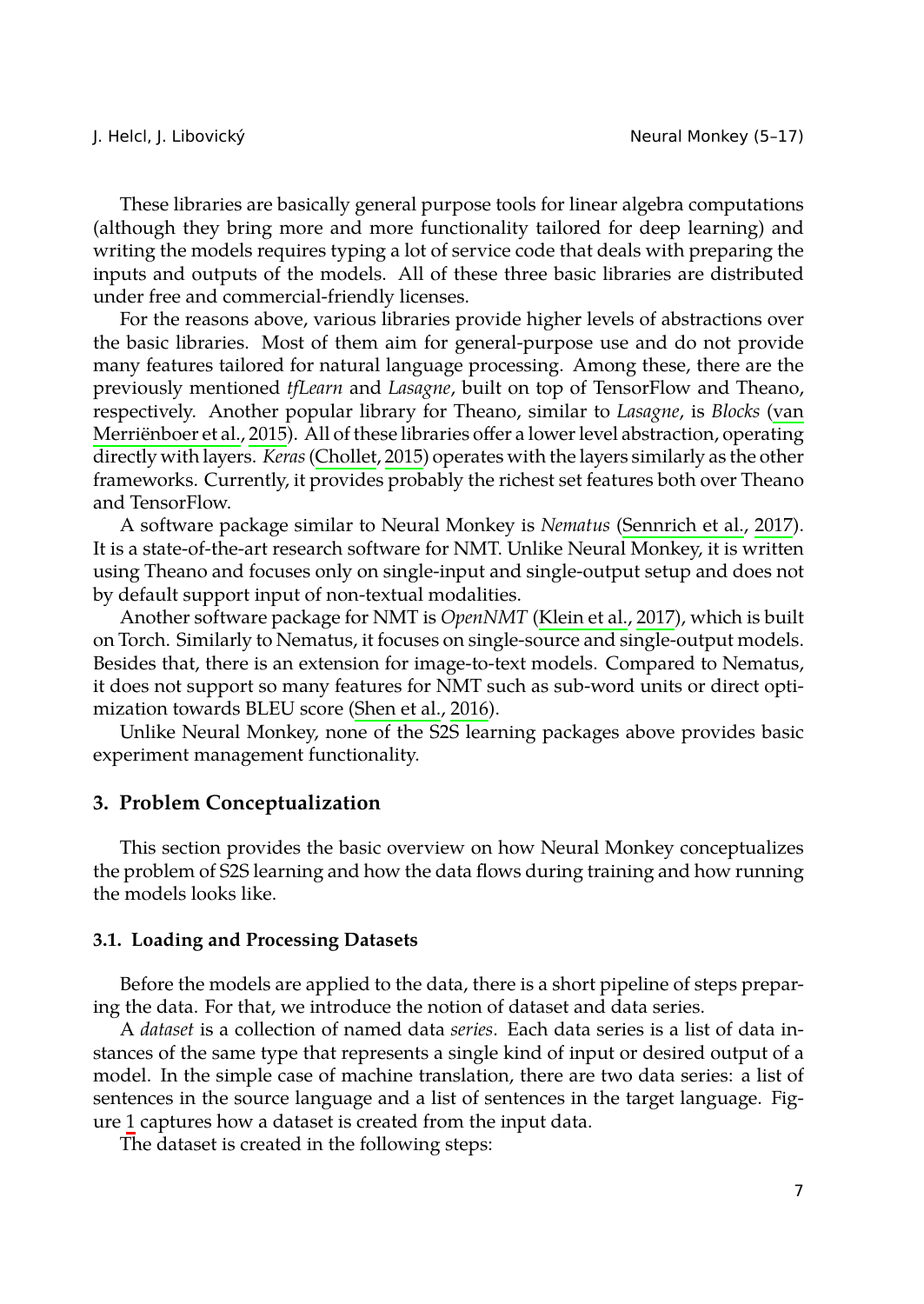PBML 107 APRIL 2017



<span id="page-3-0"></span>*Figure 1. Creating a dataset in Neural Monkey*

- 1. An input file is read using a reader. Reader can e.g., load a file containing paths to JPEG images and load them as NumPy arrays, or read tokenized text as a list of lists (sentences) of string tokens.
- 2. Series created by the readers can be preprocessed by some series-level preprocessors. An example of such preprocessing is byte-pair encoding (Sennrich et al., 2016) which loads a list of merges and segments the text accordingly.
- 3. The final step before creating a dataset is applying dataset-level preprocessors which can take more series and output a new series.

Currently, there are two implementations of a dataset. An in-memory dataset which stores all data in the memory, and a lazy dataset which [g](#page-4-0)radually reads the input files step by step and only stores the batches necessary for the computation in the memory.

# **3.2. Training and Running a Model**

This section describes the training and running workflow. In general, we try to separate model parts which provide a declarative description of the model (e.g., equations for an RNN decoder) and the way the models are run (e.g., run it using a beam search, sample a random sentence, or get the error derivatives). The main concepts and their interconnection can be seen in the scheme in Figure 2. It shows how the model is executed on the data using what we call *runners*.

Dataset series can be used to create a *vocabulary*. A vocabulary represents an indexed set of tokens and provides functionality for converting lists of tokenized sentences into matrices of token indices and vice versa. Vocabularies are used by encoders and decoders for feeding the provided series into the neural network.

The model itself is defined by model parts which categorize into encoders and decoders. This is where most of the TensorFlow code is located. Encoders are parts of the model which take some input and compute a representation of it. Decoders are model parts that produce some outputs. Our definition of encoders and decoders is more general than in the classical S2S learning. An encoder can be for example a convolutional network processing an image. The RNN decoder is for us only a special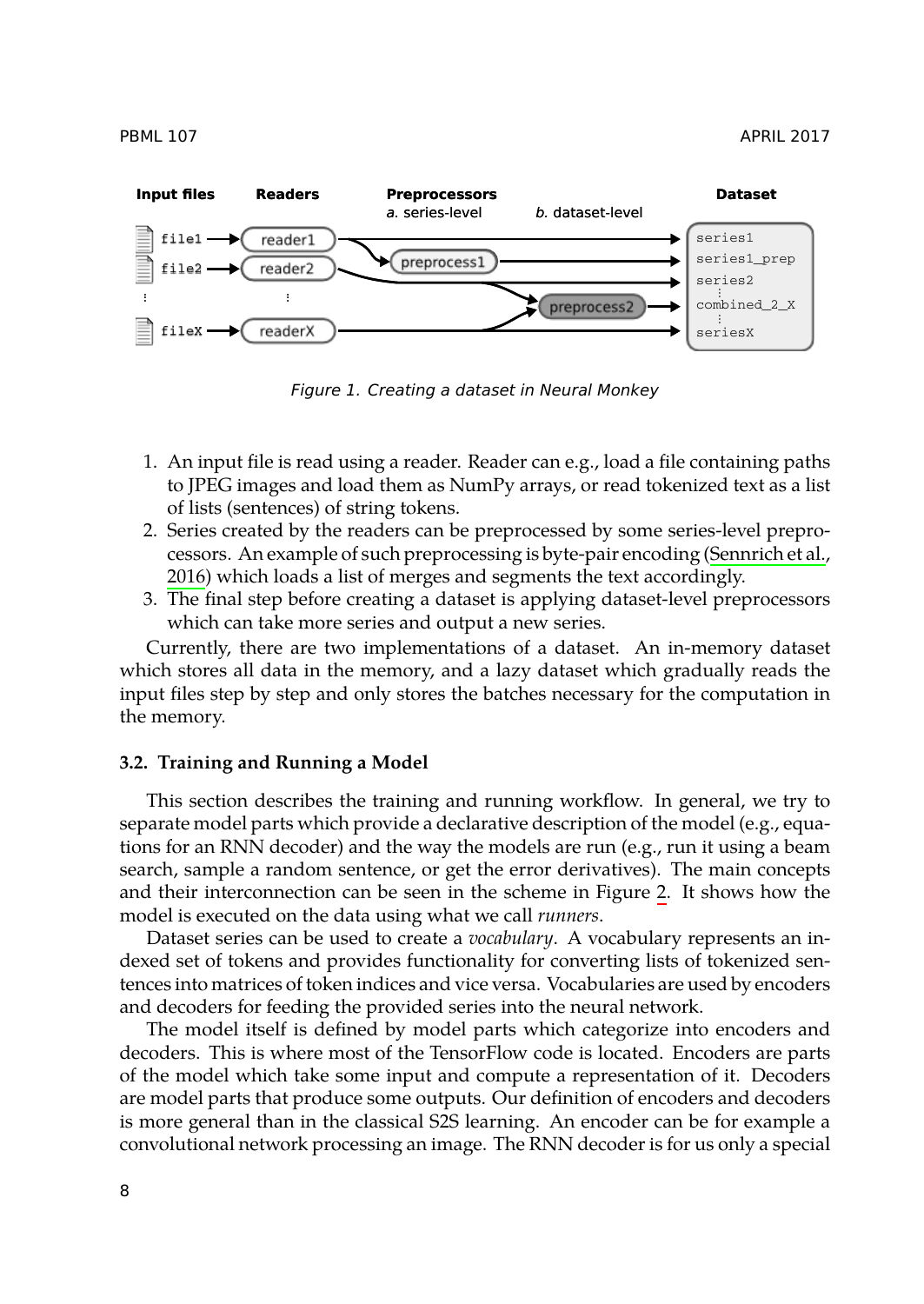

<span id="page-4-0"></span>*Figure 2. Model workflow in Neural Monkey*

type of decoder, it can be also a sequence labeler or a simple multilayer perceptron classifier or regressor.

Decoders are executed using so-called *runners*. Different runners represent different ways of running the model. We might want to get a single best estimation, get an n-best list or a sample from the model. We might want to use an RNN decoder to get the decoded sequences or we might be interested in the word alignment obtained by its attention model. This is all done by employing different runne[rs](#page-5-0) over the deco[ders.](#page-10-8) [The o](#page-10-8)utputs of the runners can be subject to further postprocessing.

In [addit](#page-10-8)ion to runners, each experiment has to have its *trainer*. A trainer is a special case of a runner that actually modifies the parameters of the model. It collects the objective functions and uses them in an optimizer.

Neural Monkey manages TensorFlow sessions using an object called TensorFlow manager. Its basic capability is to execute runners on provided datasets. It encapsulates all logic concerning the TensorFlow sessions.

We can demonstrate this rather abstract description on an example of automatic post-editing of MT output. The model is illustrated in Figure 3. In this case, the model uses two encoders which are implemented using a bi-directional GRU (Cho et al., 2014) network. The first encoder is fed with sentences in the source language and the second one is fed with the machine translation output. A decoder combines outputs of both the encoders and attends to their hidden states during decoding. A trainer that follows the decoders computes the error of the decoder outputs given the desired target text from the train dataset.

## **4. Configuration**

The experiments are described using configuration files. They contain a complete specification of the network architecture, preprocessing and postprocessing of the data, the training and validation data, all meta-parameters of the training, and metrics used for model evaluation. The configuration files are the main tool of Neural Monkey's experiment management. The same configuration can be used after training to run the trained model.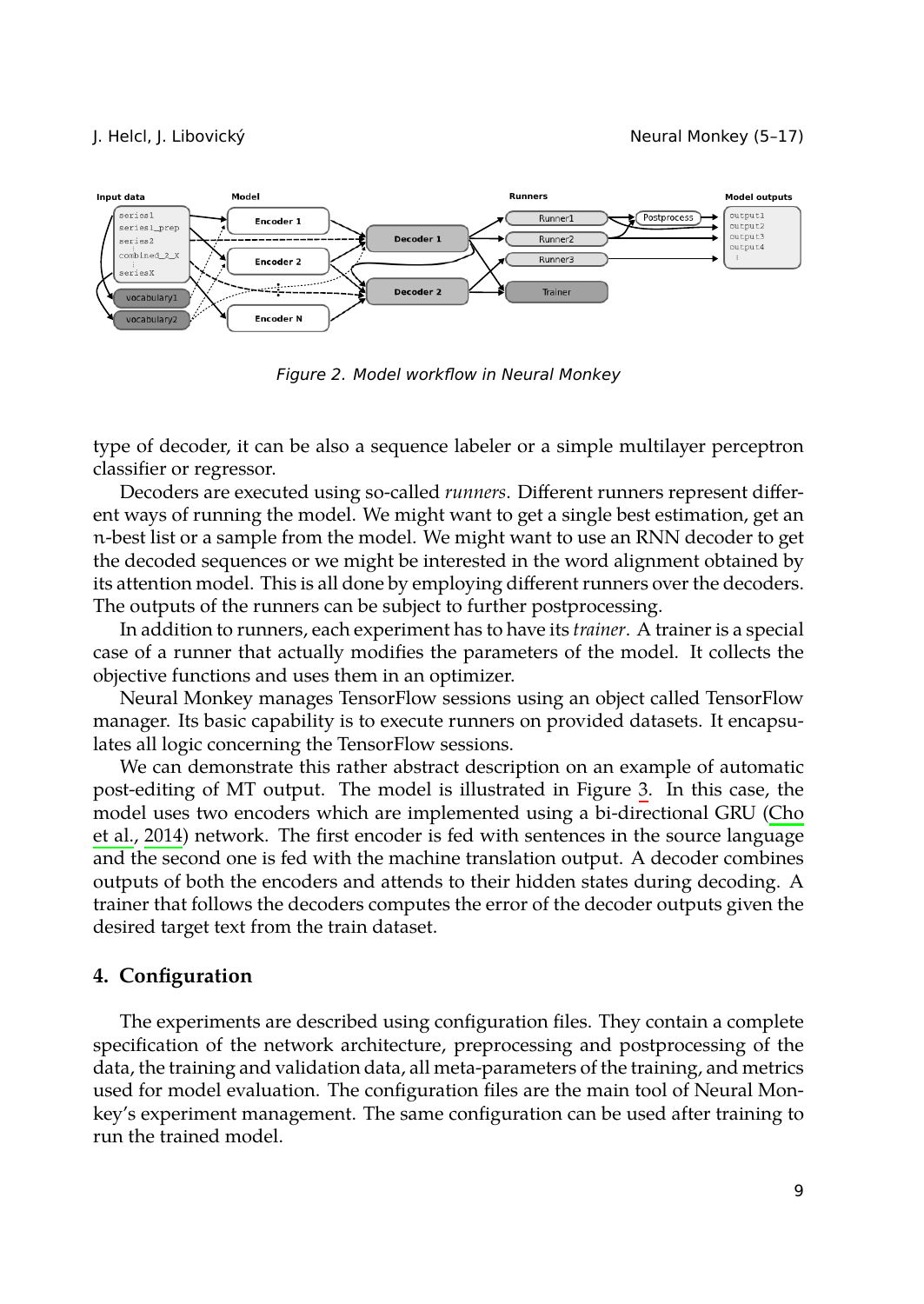<span id="page-5-0"></span>PBML 107 APRIL 2017



*Figure 3. Scheme of the architecture for the training process of an automatic post-editing task*

The following sections explain the main ideas how the configuration works.

### **4.1. Syntax**

The configuration files are based on the syntax of INI files. $3$  Neural Monkey INI files contain key-value pairs, delimited by an equal sign (=) with no spaces around. The key-value pairs are grouped into sections. (Neural Monkey requires all pairs to belong to a section.)

Every section starts with its header which consists of the section name in square brackets. Everything below the header is considered to be a part of the section. Comments can appear on their own line, prefixed either with a hash sign (#) or a semicolon (;) and possibly indented. The configuration introduces several additional constructs for the values. These can be atomic values, and compound values.

The supported atomic values are:

- booleans: literals True and False;
- integers: strings that could be interpreted as integers by Python (e.g., 1, 002);
- floats: strings that could be interpreted as floats by Python (e.g., 1.0, .123, 2., 2.34e-12);
- [strings: string literals in quotes \(](https://en.wikipedia.org/wiki/INI_file)e.g., "walrus", "5");
- section references: string literals in angle brackets (e.g., <encoder>), sections are later interpreted as Python objects;
- Python names: strings without quotes which are neither booleans, integers and floats, nor section references (e.g., neuralmonkey.encoders.SentenceEncoder).

On top of that, there are two compound types syntax from Python:

• lists: comma-separated in squared brackets (e.g., [1, 2, 3]);

<sup>3</sup>https://en.wikipedia.org/wiki/INI\_file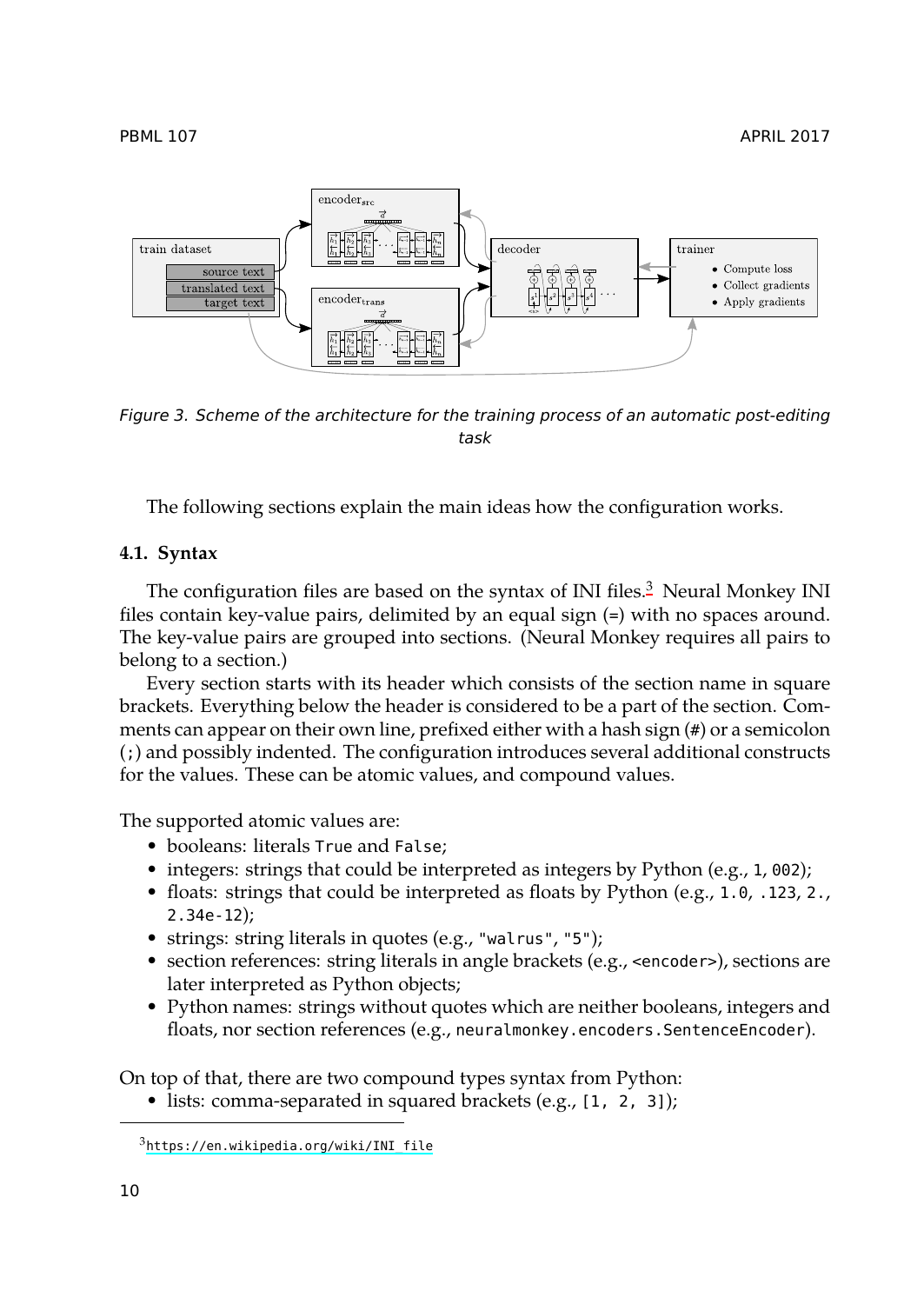• tuples: comma-separated in round brackets (e.g., ("target", <ter>)).

#### **4.2. Interpretation**

Each configuration file contains a [main] section which is interpreted as a dictionary having keys specified in the section and values which are results of interpretation of the right-hand sides.

Both the atomic and compound types taken from Python (i.e., everything except the section references) are interpreted as their Python counterparts.

Section references are interpreted as references to objects constructed while interpreting the referenced section. (So, if <session\_manager> is on the right-hand side of a variable assignment and section [session\_manager] is located elsewhere in the file, Neural Monkey will construct a Python object based on the key-value pairs in section [session\_manager] and use it as a value for the variable.)

Each section, except for the [main] section, needs to contain the key class with a value of Python name which is a callable (e.g., a class constructor or a function). The other keys are used as named arguments of the calla[bl](#page-7-0)[e.](#page-7-1)

#### **4.3. Content of the Configuration**

The configuration needs to specify what is needed during the model runtime (the model architecture, preprocessing and postprocessing of the data) and the configuration for training (loss computation, mini-batch sizes etc.). Since the configuration refers directly to the Python code, there is no need for separate user and programmer documentation. The documentation of the configuration elements can be found in the API documentation of the respective modules of the package. A few self-explanatory examples of the configuration can be seen in Figures 4, 5, and 6.

## **5. Usage**

Neural Monkey is written in Python 3.5. Because of the abstraction over computing devices that TensorFlow offers, the models can be run both on CPU and GPU. Neural Monkey has only a few requirements (besides TensorFlow), all of them can be easily installed with pip.

There are four main scripts that are used to run Neural Monkey. They are located in the bin directory of the source repository:

• neuralmonkey-train – The main script used for training a model. It takes one argument, which is the location of the configuration file for the training. Each experiment has its own directory which contains a copy of the configuration file, the current git diff and commit ID, all experiment logs, TensorBoard visualization files, and the saved model.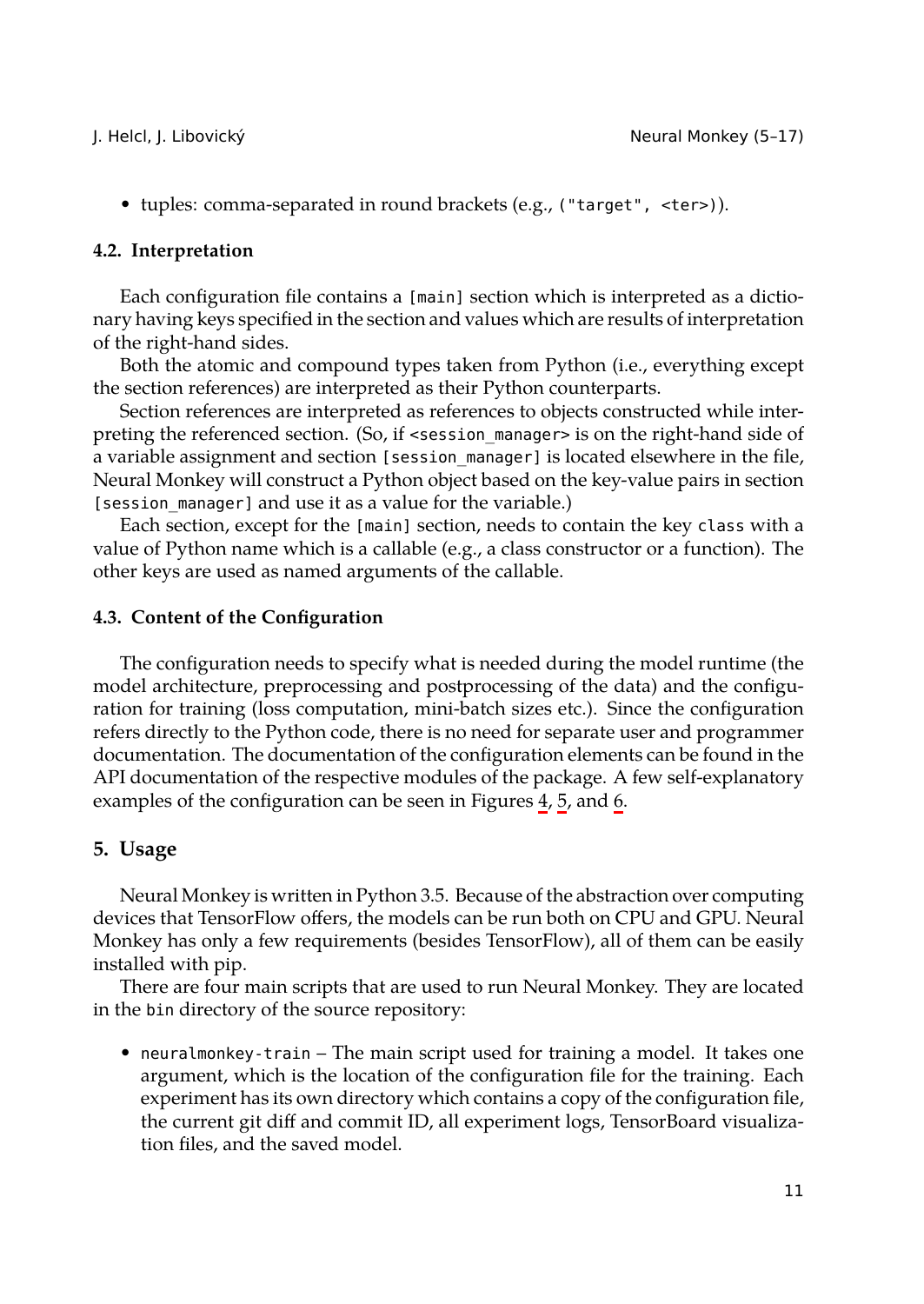| [encoder]<br>$class=(\ldots).SentenceEncoder$<br>name="encoder-1"<br>rnn size=256<br>max input len=50<br>embedding size=200<br>dropout keep prob=0.5<br>$attention type=().$ Attention<br>data id="source"<br>vocabulary= <encoder vocabulary=""></encoder> | Tuecouer I<br>$class=(\ldots).$ Decoder<br>name="decoder"<br>encoders=[ <encoder>]<br/>rnn size=256<br/>max output len=50<br/>embedding size=256<br/>use attention=True<br/>dropout keep prob=0.5<br/>data id="target"<br/>vocabulary=<decoder vocabulary=""></decoder></encoder> |
|-------------------------------------------------------------------------------------------------------------------------------------------------------------------------------------------------------------------------------------------------------------|-----------------------------------------------------------------------------------------------------------------------------------------------------------------------------------------------------------------------------------------------------------------------------------|
| [trainer]                                                                                                                                                                                                                                                   | [runner]                                                                                                                                                                                                                                                                          |
| class=(). CrossEntropyTrainer                                                                                                                                                                                                                               | $class=(\ldots).Greedy$ Runner                                                                                                                                                                                                                                                    |
| decoders=[ <decoder>]</decoder>                                                                                                                                                                                                                             | decoder= <decoder></decoder>                                                                                                                                                                                                                                                      |
| l2 regularization=1.0e-8                                                                                                                                                                                                                                    | output series="target"                                                                                                                                                                                                                                                            |

[decoder]

<span id="page-7-0"></span>*Figure 4. An example of construction of the encoder, decoder, trainer and runner objects by direct calls of their class constructors.*

| [train data]                          |
|---------------------------------------|
| class=dataset.load dataset from files |
| s source="tests/data/train.tc.en"     |
| s target="tests/data/train.tc.de"     |
| s target out="train.translated.de"    |

The dataset.load\_dataset\_from\_files function is called as the dataset initializer. All arguments starting with s\_ correspond to named data series (source and target) and provide paths to files containing the data. If a data series argument ends with \_out, the path is interpreted as the output file for the series.

<span id="page-7-1"></span>*Figure 5. Example of a dataset. The* <val\_data> *object is created analogically.*

| [encoder vocabulary]                |  |
|-------------------------------------|--|
| class=vocabulary.from dataset       |  |
| datasets=[ <train data="">]</train> |  |
| series ids=[source]                 |  |
| max size=25000                      |  |
| save file="enc vocab.pkl"           |  |

This snippet shows how a vocabulary is created from a dataset. The function simply iterates through the dataset series source, computes the tokens frequency and keeps 25,000 most frequent tokens. After the vocabulary is created, it is stored in the specified file.

*Figure 6. Example of creating vocabulary. The* <decoder\_vocabulary> *object is created analogically.*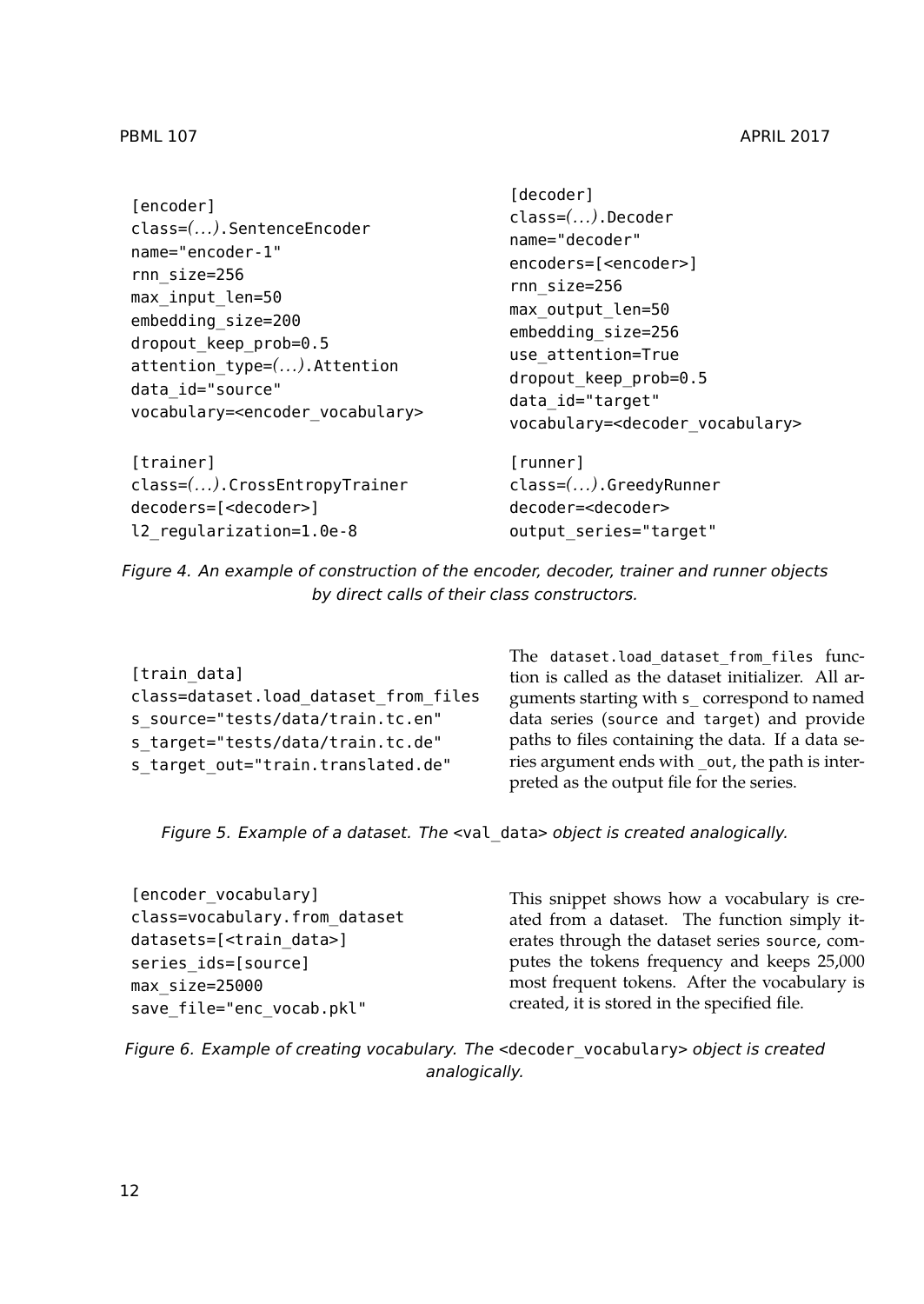- neuralmonkey-run This script is used for loading a trained model and its execution on a dataset. It requires the location of the original configuration file and another configuration file that specifies the location of the dataset files.
- neuralmonkey-server A trained model can be run as a web service. It accepts dictionaries of data series for encoders and returns the series produced by decoders in a JSON format with a REST API.
- neuralmonkey-logbook The experiment logs and configurations can be browsed using a small web service Neural Monkey LogBook. It is called with a --logdir argument, which points to a directory with experiments. When the directory has sub-directories, they are regarded as separate experiments and are all shown in the LogBook.

# **6. Implemented Features**

This section provides a short overview on featur[es that have b](#page-10-9)[ee](#page-11-9)[n a](#page-10-9)[lready imp](#page-11-9)lemented in Neural Monkey:

- standard attentive S2S learning with a decoder capable of working with multiple encoders with GRU or LSTM networks;
- sequence labeling and sequence classification and regression;
- pre-trained ImageNet network for experiments with image c[aptioning and mul](#page-11-10)timodal machine translation (with optional [model fine-tunin](#page-11-8)g);
- custom deep convolutional networks for image processing;
- beam search and model ensembling;
- conditional gated recurrent units for decoder (Firat and Cho, 2016);
- byte-pair encoding for translation with sub-word units (Sennrich et al., 2016).

The possibility to use multiple decoders at one moment allows to easily build architectures for multi-task learning, like jo[int training of POS tagging on](#page-10-0) t[he so](#page-10-0)urce language together with machine translation.

<span id="page-8-0"></span>Other advanced features like layer normalization or various learning meth[od](#page-8-1)s optimizing the outputs directly towards BLEU score (Shen et al., 2016; [Rennie et al.,](https://github.com/lisa-groundhog/GroundHog) 2016) [are expe](https://github.com/lisa-groundhog/GroundHog)cted to be added in the future.

# <span id="page-8-1"></span>**7. Benchmarking**

In order to validate the Neural Monkey's performance, we a sanity check evaluation on the architecture introduced by Bahdanau et al. (2014) which became the standard baseline model in NMT research.<sup>4</sup> Following Bahdanau et al. (2014), we train and evaluate our models using data provided for the WMT14 news task $^5$  from

<sup>4</sup>Reference implementation using Theano can be found here: https://github.com/lisa-groundhog/ GroundHog

<sup>5</sup>Task details can be found here: http://www.statmt.org/wmt14/translation-task.html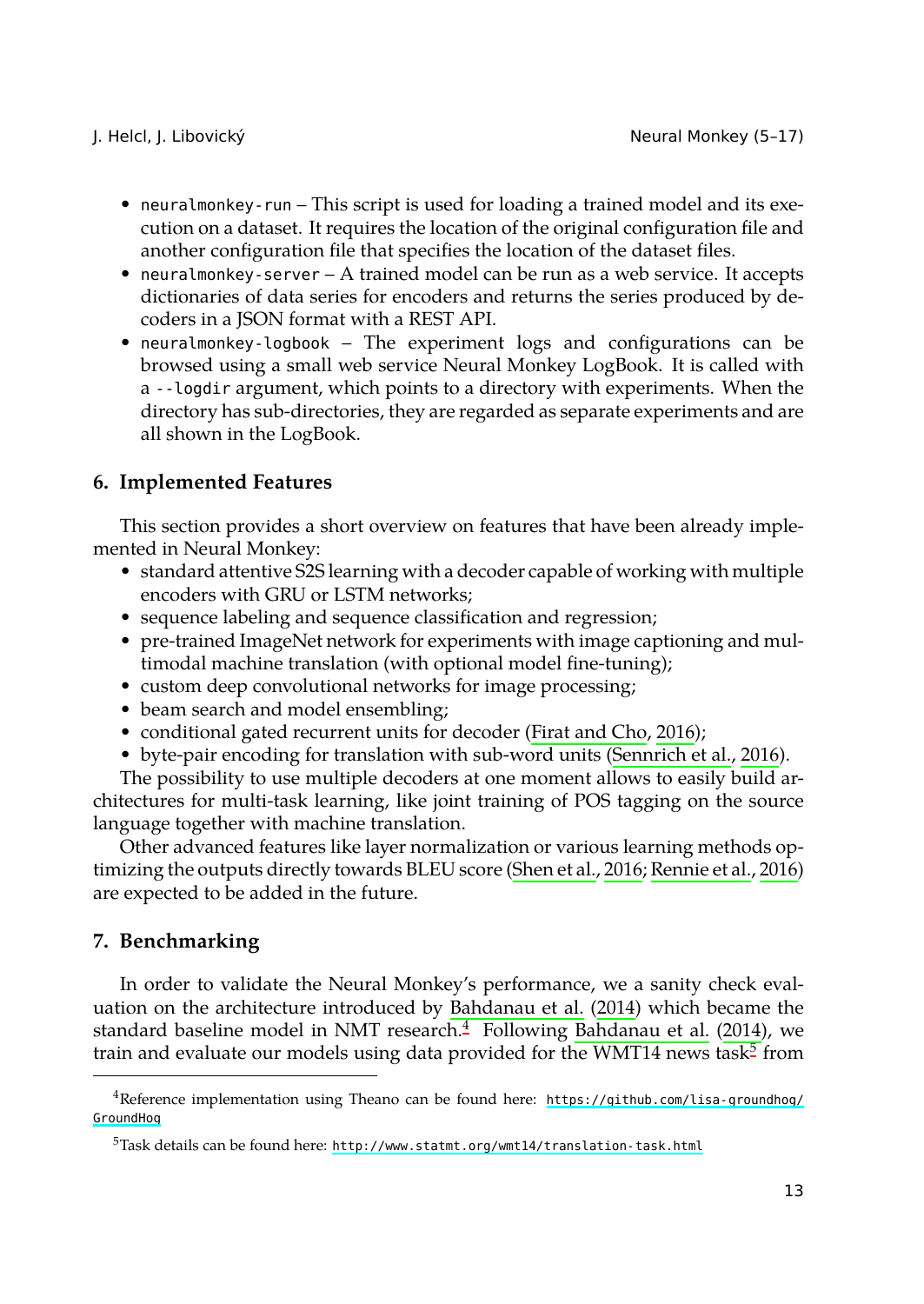<span id="page-9-0"></span>

| model                                  | <b>BLEU</b> score | epochs |
|----------------------------------------|-------------------|--------|
| Bahdanau et al. (2014) – neural        | 26.75             | 2.2    |
| Bahdanau et al. (2014) - neural        | 28.45             | 6.0    |
| <b>SMT</b>                             | 33.30             |        |
| Neural Monkey – greedy decoding        | 25.08             | 1.2    |
| Neural Monkey + CGRU - greedy decoding | 27.35             | 1.6    |

*Table 1. Results achieved by Neural Monkey on the WMT14 New[s Task French](#page-12-0) to English d[ataset with the number](#page-10-10) epochs the training was running.*

English to French. We use the same dataset as Bahdanau et al. (2014) for both training and evaluation of the models.

Th[e encoder is a](#page-11-9) [bi-dir](#page-11-9)ectional GRU network (Cho et al., 2014) with 500 hidden units in each direction, the decoder is an RNN decoder with 1,000 units in the hidden layer. Unlike the original model, we do not use the max-out projection, but a simple 'tanh' projection. Whereas the original paper used Adadelta (Zeiler, 2012) optimizer, we used Adam (Kingma and Ba, 2014) in our experiments. The comparison of the models is shown in Table 1.

We have also experimented with conditional GRU (Firat and Cho, 2016) units which show the expected improvement on top of the baseline model. Another easily achievable improvement using Neural Monkey could be done with sub-word units (Sennrich et al., 2016) to deal with the out-of-vocabulary tokens.

# **8. Conclusions**

We presented *Neural Monkey* – a new toolkit for sequence learning built using TensorFlow. It is aimed at gathering implementations of recent deep learning methods in various fields, primarily focused on NMT. Compared to other toolkits, it provides a higher level of abstraction, along with a simple configuration mechanism that allows for fast prototyping and reusing trained models and experiment management.

In the future, more features will be added. We also hope for community feedback fro[m using the toolkit in practice th](https://readthedocs.org/neuralmonkey)at will help us to reevaluate the design decisions we have made. For the information on the recent development, we refer the reader to the online documentation.<sup>6</sup>

## **Acknowledgments**

This research was supported by the Charles University grant no. GAUK 52315/2015, SVV 260 224, EU grants no. FP7-ICT-2013-10-610516 (QTLeap), H2020-ICT-2014-

<sup>6</sup>https://readthedocs.org/neuralmonkey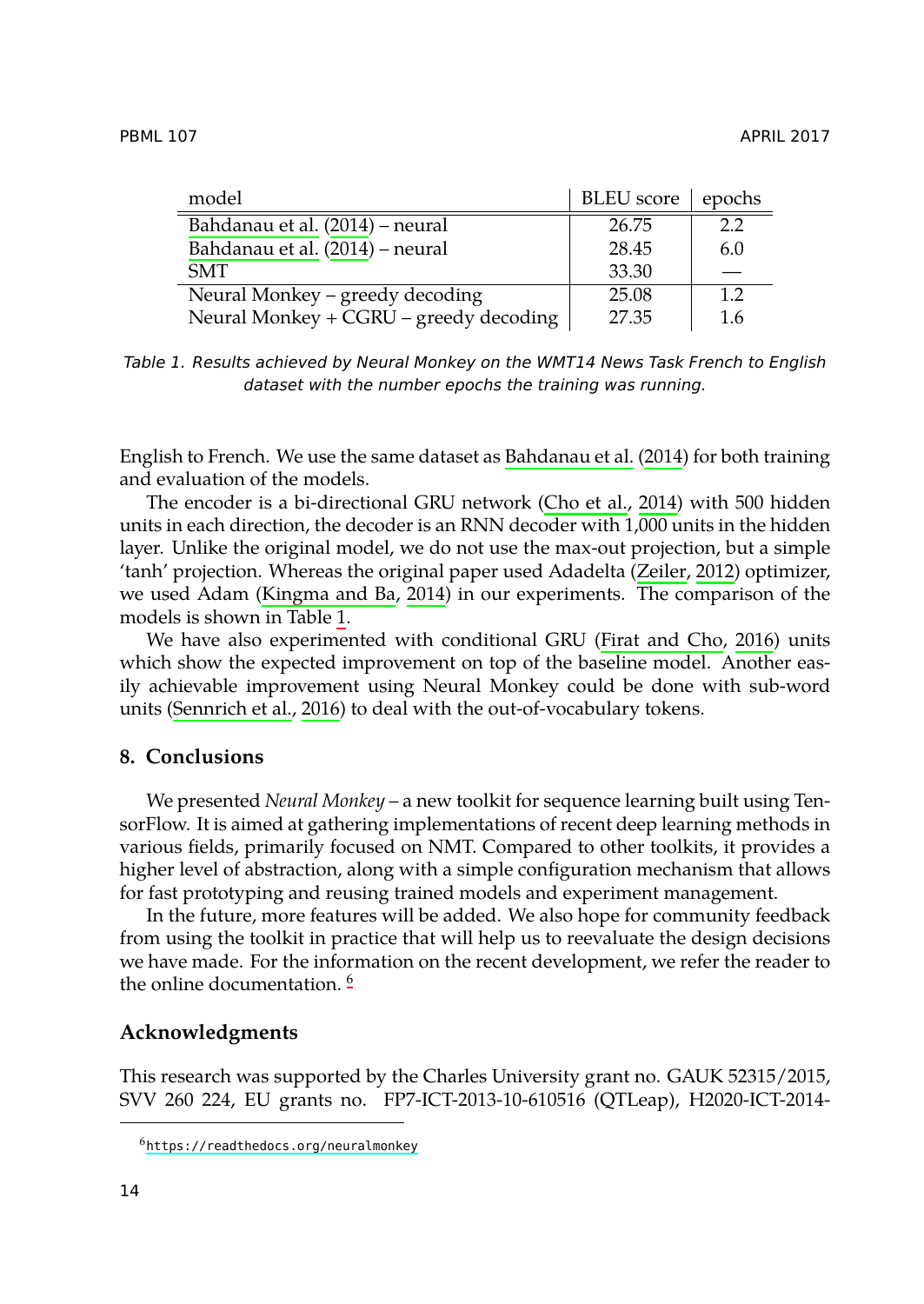<span id="page-10-2"></span>

<span id="page-10-3"></span>1-645452 (QT21), and H2020-ICT-2014-1-644753 (KConnect), and the Czech Science Foundation grant no. P103/12/G084 (CEMI).

# **Bibliography**

- <span id="page-10-0"></span>Abadi, Martın, Ashish Agarwal, Paul Barham, Eugene Brevdo, Zhifeng Chen, Craig Citro, Greg S Corrado, Andy Davis, Jeffrey Dean, Matthieu Devin, et al. Tensorfl[ow: Large-scale](http://arxiv.org/abs/1410.0473) [machine learning o](http://arxiv.org/abs/1410.0473)n heterogeneous distributed systems. *arXiv preprint arXiv:1603.04467*, 2016.
- <span id="page-10-8"></span><span id="page-10-4"></span>Avramidis, Eleftherios, Vivien Macketanz, Aljoscha Burchardt, Jindrich Helcl, and Hans Uszkoreit. Deeper Machine Translation and Evaluation for German. In Hajič, Jan, Gertjan van Noord, and António Branco, editors, *Proceedings of the 2nd Deep Machine Translation Workshop*, pages 29–38, Praha, Czechia, 2016. ÚFAL MFF UK, ÚFAL MFF UK. ISBN 978-80- 88132-02-8. URL http://www.aclweb.org/anthology/W16-6404.
- Bahdanau, Dzmitry, Kyunghyun Cho, and Yoshua Bengio. Neural Machine Translation by [Jointly Learning to Align and Translate.](http://www.aclweb.org/anthology/W14-4012) *CoRR*, abs/1409.0473, 2014. URL http://arxiv. org/abs/1410.0473.
- <span id="page-10-6"></span><span id="page-10-5"></span>Bergstra, James, Olivier Breuleux, Frédéric Bastien, Pascal Lamblin, Razvan Pascanu, Guillaume Desjardins, Joseph Turian, David Warde-Farley, and Yoshua Bengio. Theano: A CPU and GPU math compiler in Python. In *Proc. 9th Python in Science Conf*, pages 1–7, 2010.
- <span id="page-10-9"></span><span id="page-10-1"></span>Cho, Kyunghyun, Bart van Merrienboer, Dzmitry Bahdanau, and Yoshua Bengio. On the Properties of Neural Machine Translation: Encoder–Decoder Approaches. In *Proceedings of SSST-8, Eighth Workshop on Syntax, Semantics and Structure in Statistical Translation*, pages 103–111, Doha, Qatar, October 2014. Association for Computational Linguistics. URL http://www.aclweb.org/anthology/W14-4012.
- Chollet, François. Keras. https://github.com/fchollet/keras, 2015.
- <span id="page-10-10"></span>Col[lobert, Ronan, Koray Kavukcuoglu, and Clém](http://www.aclweb.org/anthology/N16-1155)ent Farabet. Torch7: A matlab-like environment for machine learning. In *BigLearn, NIPS Workshop*, number EPFL-CONF-192376, 2011.
- <span id="page-10-7"></span>Firat, Orhan and Kyunghyun [Cho. Conditional Gated Recurre](http://arxiv.org/abs/1412.6980)nt Unit with Attention Mechanism. https://github.com/nyu-dl/dl4mt-tutorial/blob/master/docs/cgru.pdf, May 2016. Published online, version adbaeea.
- Gil[lick, Dan, Cliff Brunk, Oriol Vinyal](http://arxiv.org/abs/1701.02810)s, and Amarnag Subramanya. Multilingual Language Processing From Bytes. In *Proceedings of the 2016 Conference of the North American Chapter of the Association for Computational Linguistics: Human Language Technologies*, pages 1296– 1306, San Diego, California, June 2016. Association for Computational Linguistics. URL http://www.aclweb.org/anthology/N16-1155.
- Kingma, Diederik P. and Jimmy Ba. Adam: A Method for Stochastic Optimization. *CoRR*, abs/1412.6980, 2014. URL http://arxiv.org/abs/1412.6980.
- Klein, Guillaume, Yoon Kim, Yuntian Deng, Jean Senellart, and Alexander M. Rush. OpenNMT: Open-Source Toolkit for Neural Machine Translation. *CoRR*, abs/1701.02810, 2017. URL http://arxiv.org/abs/1701.02810.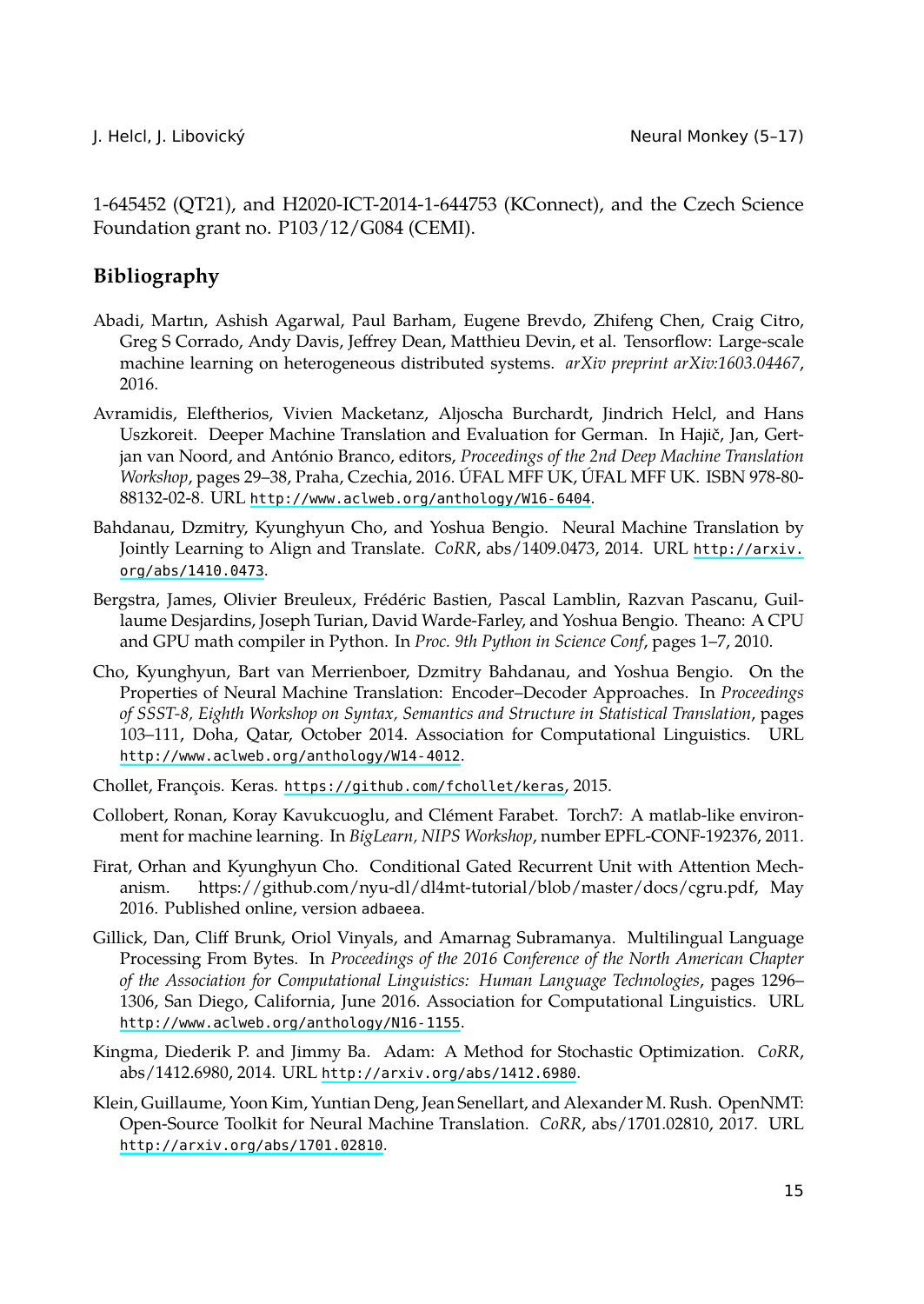- <span id="page-11-10"></span><span id="page-11-9"></span><span id="page-11-4"></span>PBML 107 APRIL 2017
- Libovický, Jindřich, Jindřich Helcl, Marek Tlustý, Pavel [Pecina, and Ondřej Bojar. CUNI](http://www.aclweb.org/anthology/P16-1162) [System fo](http://www.aclweb.org/anthology/P16-1162)r WMT16 Automatic Post-Editing and Multimodal Translation Tasks. *CoRR*, abs/1606.07481, 2016. URL http://arxiv.org/abs/1606.07481.
- <span id="page-11-7"></span>Rennie, Steven J., Etienne Marcheret, Youssef Mroueh, Jarret Ross, and Vaibhava Goel. Selfcritical Sequence Training for Image Captioning. *CoRR*, abs/1612.00563, 2016. URL http: //arxiv.org/abs/1612.00563.
- <span id="page-11-8"></span>Sennrich, Rico, Barry Haddow, and Alexandra Birch. Neural Machine Translation of Rare Words with Subword Units. In *Proceedings of the 54th Annual Meeting of the Association for Computational Linguistics (Volume 1: Long Papers)*, pages 1715–1725, Berlin, Germany, August 2016. Association for Computational Linguistics. URL http://www.aclweb.org/anthology/ P16-1162.
- <span id="page-11-0"></span>Se[nnrich, Rico, Orhan Firat, Kyunghyun Cho, Ale](http://www.aclweb.org/anthology/P16-1159)xandra Birch, Barry Haddow, Julian Hitschler, Marcin Junczys-Dowmunt, Samuel Läubli, Antonio Valerio Miceli Barone, Jozef Mokry, and Maria Nadejde. Nematus: a Toolkit for Neural Machine Translation. In *Proceedings of the Demonstrations at the 15th Conference of the European Chapter o[f the Association for Computational](http://papers.nips.cc/paper/5346-sequence-to-sequence-learning-with-neural-networks.pdf) Linguistics*, Valencia, Spain, 2017.
- <span id="page-11-5"></span>Sh[en, Shiqi, Yong Cheng, Zhongjun He, Wei He, Hua Wu, Maoson](http://papers.nips.cc/paper/5346-sequence-to-sequence-learning-with-neural-networks.pdf)g Sun, and Yang Liu. Minimum Risk Training for Neural Machine Translation. In *Proceedings of the 54th Annual Meeting of the Association for Computational Linguistics (Volume 1: Long Papers)*, pages 1683–1692, Berlin, Germany, August 2016. Association for Computational Linguistics. URL http://www.aclweb.org/anthology/P16-1159.
- <span id="page-11-6"></span>Sutskever, Ilya, Oriol Vinyals, and Quoc V Le. Sequence to Sequence Learning with Neural Networks. In Ghahramani, Z., M. Welling, C. Cortes, N. D. Lawrence, and K. Q. Weinberger, editors, *[Advances in Neural Information Pr](http://arxiv.org/abs/1506.00619)ocessing Systems 27*, pages 3104–3112. Curran Associates, Inc., 2014. URL http://papers.nips.cc/paper/ 5346-sequence-[to-sequence-learning-with-neural-netw](http://arxiv.org/pdf/1506.05869v3.pdf)orks.pdf.
- <span id="page-11-2"></span><span id="page-11-1"></span>Tokui, Seiya, Kenta Oono, Shohei Hido, and Justin Clayton. Chainer: A next-generation open source framework for deep learning. In *Proceedings of Workshop on Machine Learning Systems (LearningSys) in The Twenty-ninth Annual Conference on Neural Information Processing Systems (NIPS)*, 2015.
- <span id="page-11-3"></span>van Merriënboer, Bart, Dzmitry Bahdanau, Vincent Dumoulin, Dmitriy Serdyuk, David Warde-Farley, Jan Chorowski, and Yoshua Bengio. Blocks and Fuel: Frameworks for deep learning. *CoRR*, abs/1506.00619, 2015. URL http://arxiv.org/abs/1506.00619.
- Vinyals, Oriol and Quoc V. Le. A Neural Conversational Model. In *ICML Deep Learning Workshop*, 2015. URL http://arxiv.org/pdf/1506.05869v3.pdf.
- Vinyals, Oriol, Alexander Toshev, Samy Bengio, and Dumitru Erhan. Show and tell: A neural image caption generator. In *IEEE Conference on Computer Vision and Pattern Recognition, CVPR 2015, Boston, MA, USA, June 7-12, 2015*, pages 3156–3164, 2015. doi: 10.1109/CVPR. 2015.7298935. URL http://dx.doi.org/10.1109/CVPR.2015.7298935.
- Xu, Kelvin, Jimmy Ba, Ryan Kiros, Kyunghyun Cho, Aaron C. Courville, Ruslan Salakhutdinov, Richard S. Zemel, and Yoshua Bengio. Show, Attend and Tell: Neural Image